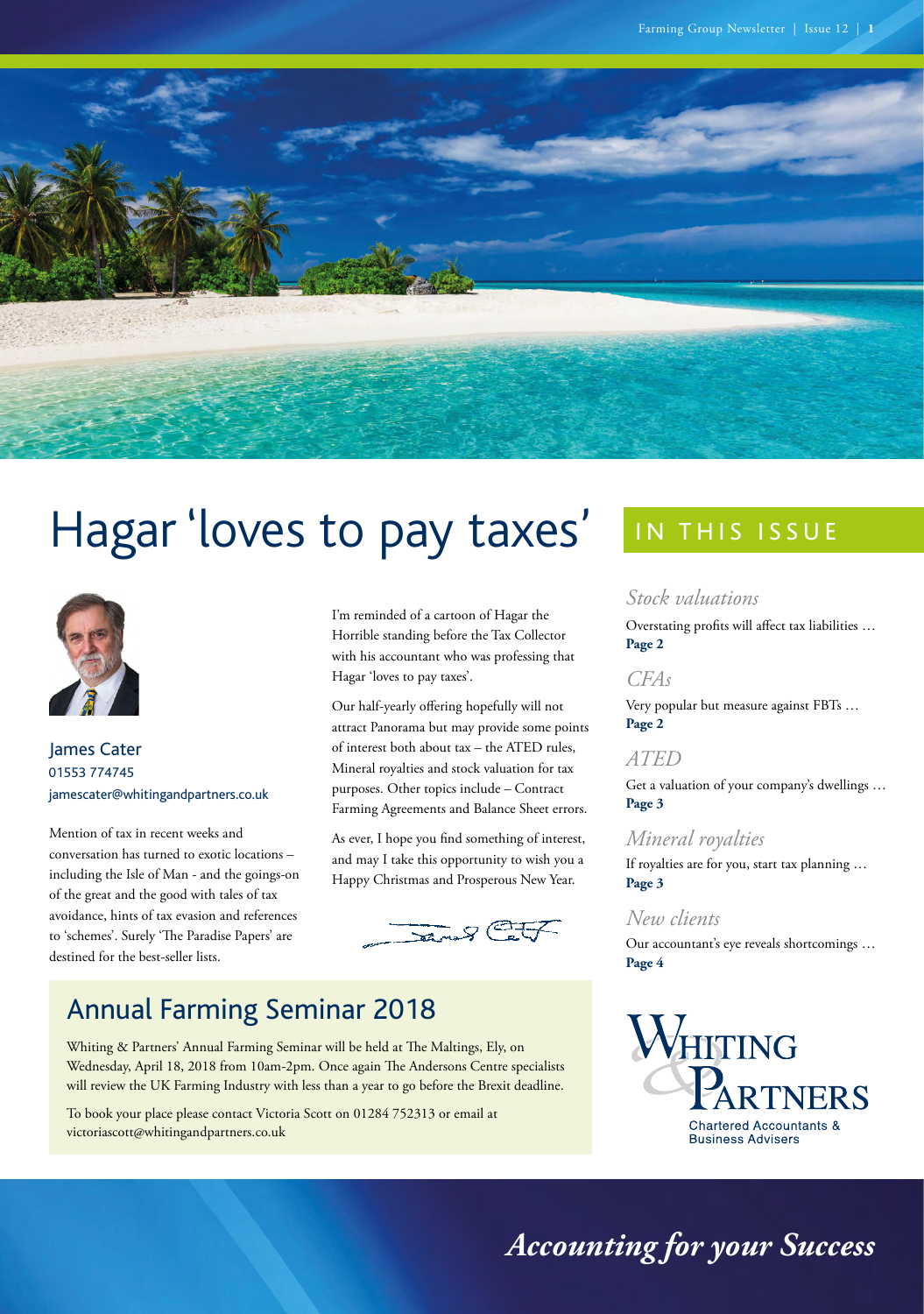# <span id="page-1-0"></span>Farming Stock Valuation



### Andrew Winearls 01284 752313 [andrewwinearls@whitingandpartners.co.uk](mailto:andrewwinearls%40whitingandpartners.co.uk?subject=)

For many arable farmers, the value of their year-end stock will be a very significant item in the Balance Sheet. This will include harvested crops from the previous harvest, growing crops in the ground as well as chemicals and other items in store. For tax purposes the value of stock included in the Balance Sheet will be included in taxable profits – so there is every incentive to ensure that this value is correct, not only to comply with Inland Revenue

requirements but also to avoid overstating profits and consequently tax liabilities.

The normal accounting treatment for most farmers is 'lower of cost and net realisable value'. So, unless the cost of stock is likely to exceed selling price most farms will include stock at cost. Although this sounds simple, the question of how cost is determined can be tricky. If the farmer has detailed records of inputs, machinery and other direct costs, HM Revenue & Customs will require that actual costs based on expenditure incurred will be the correct approach. In many cases however the required level of detail will not be available and in such cases the taxman will accept a 'deemed cost' basis assuming this is adopted consistently from year to year. This is a simplistic approach whereby, for harvested crops, 75% of the market value of the crop at the Balance Sheet date is assumed to equate to actual cost.



Whatever basis is adopted, stock value for tax purposes should exclude any element of machinery depreciation. This treatment is compulsory and will often mean that an adjustment is required to reduce taxable profits. Known as the 'Mars adjustment' it followed a House of Lords decision in two 2007 tax cases - William Grant & Sons v CIR and Small v Mars UK Ltd.

# FBT or CFA



### James Cater 01553 774745 [jamescater@whitingandpartners.co.uk](mailto:jamescater%40whitingandpartners.co.uk?subject=)

Prior to the introduction of Farm Business Tenancies in 1995 allowing another person to occupy your land placed you at risk of being unable to readily recover vacant possession. FBTs have circumvented that problem and facilitated the procedures around land occupancy changing.

Although FBTs have many advantages, Contract Farming Agreements - CFAs - have also increased in popularity and can be measured against the Business Tenancies.

CFAs can allow continued but reduced involvement in the farm business; they can enable a tenant under the Agricultural Holdings Act legislation to continue benefiting from a secure tenancy beyond the date when his tractor driving days have expired.

From a tax perspective, they can preserve the right to Entrepreneurs' Relief and may retain some Agricultural Property Relief for Inheritance Tax in respect of the farmhouse. They can also allow the farmer to bank more than a rent yield when profits are high although the downside of this is the possible risk from low profits or losses being suffered.

The latter can be particularly contentious and it is recommended that careful thought is applied to the clauses in a CFA relating

to losses. These agreements are contracts for services and so Stamp Duty Land Tax is not an issue. Problems around securing entitlements to state subsidy for future occupants of the land rather than being retained by a former tenant are avoided because it is the farmer rather than the contractor in a contract farming arrangement who claims the subsidy. This could be particularly relevant over the period of Brexit.

Great ingenuity can be applied to the drafting of legal agreements. The substance of some CFAs may approach that of an FBT but these are different beasts and care should be taken. The reason for the selection of a Contract Farming Agreement as opposed to an FBT should be borne in mind and the terms of the agreement assessed in that light. Likewise, the additional risk inherent in a CFA should also be carefully considered.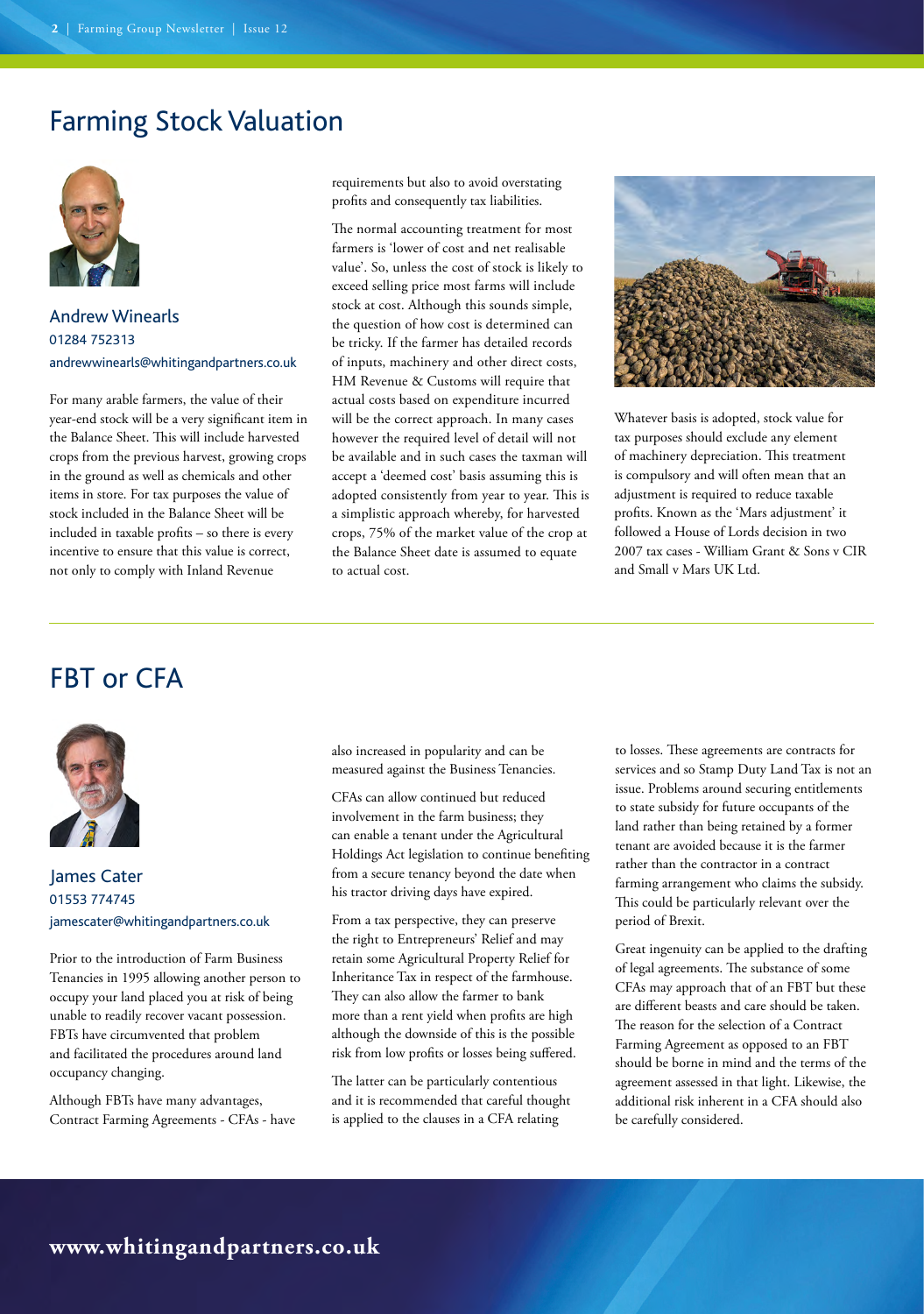# <span id="page-2-0"></span>Annual Tax on Enveloped Dwellings



Adrian Pepper 01553 774745 [adrianpepper@whitingandpartners.co.uk](mailto:adrianpepper%40whitingandpartners.co.uk?subject=)

For companies which have an interest in a dwelling that is valued at more than £500,000, the directors should consider whether Annual Tax on Enveloped Dwellings, ATED, is payable. Since the tax was introduced in 2012 the valuation date for the taxable value of a

dwelling used since the tax was introduced has been April 1, 2012. The valuation date has now been reset to April 1, 2017 for the chargeable period starting on April 1, 2018 and the following four years.

Using that 2017 revaluation date, we could find that properties which had been valued at below £500,000 now fall into the chargeable rate or find that some properties, valued near the upper limit of one band, moving into a higher tax band. Revaluation will fix the property in a particular band for the following five years.

It is possible to for directors to self-assess the value of a dwelling at April 1, 2012, but a professional valuation is more likely to be accepted by HM Revenue & Customs.

A Pre-Return Banding Check will be provided by HMRC where the value of the dwelling falls within 10% of a banding limit and certification is required.

Where an April 2017 valuation is likely to exceed £500,000, directors should consider their options before tax becomes chargeable as it may be expensive to take the property out of ATED once it is caught. These options may include disposing of the property before April 1, 2018 and perhaps taking further steps to qualify for an ATED relief.

A sensible move would be for directors to review the company's dwellings and plan the preparation of a professional valuation as this will form the basis of the tax payable for the next five years.

# Mineral Royalties



### Jeanette Hume 01284 752313 [jeanettehume@whitingandpartners.co.uk](mailto:jeanettehume%40whitingandpartners.co.uk?subject=)

Since April 2013 mineral royalties have been taxed as income, subject to a deduction for any management expenses incurred. Prior to this half the income was treated as a capital gain which generally resulted in a lower overall tax rate.

With a top marginal rate of tax for individuals of 45%, it may be worth planning in advance of the receipt of the royalties to reduce the rate of tax due.

If the intention is to enable various family members to benefit from the income, then the use of a trust may be beneficial. Alternatively,

it may be possible to 'gift' a share of the land to family members outright.

If the intention is to use the income to buy more farming land or build up the infrastructure on the farm, incorporation of the farming business may reduce the tax rate on the income as the Corporate Tax rate is due to fall to 17% from April 2020.

Before completing this tax planning, it is essential to consider Capital Gains Tax, Inheritance Tax and Stamp Duty Land Tax to ensure that the gift or incorporation can be completed without any of these tax charges arising, so negating the benefit of the planning process.

It is always worth considering tax planning measures as soon as you aware that you may be in receipt of mineral royalties in the future. There is a variety of tax planning alternatives worth consideration and they really all need professional guidance to ensure that you maximise your income from the royalties.